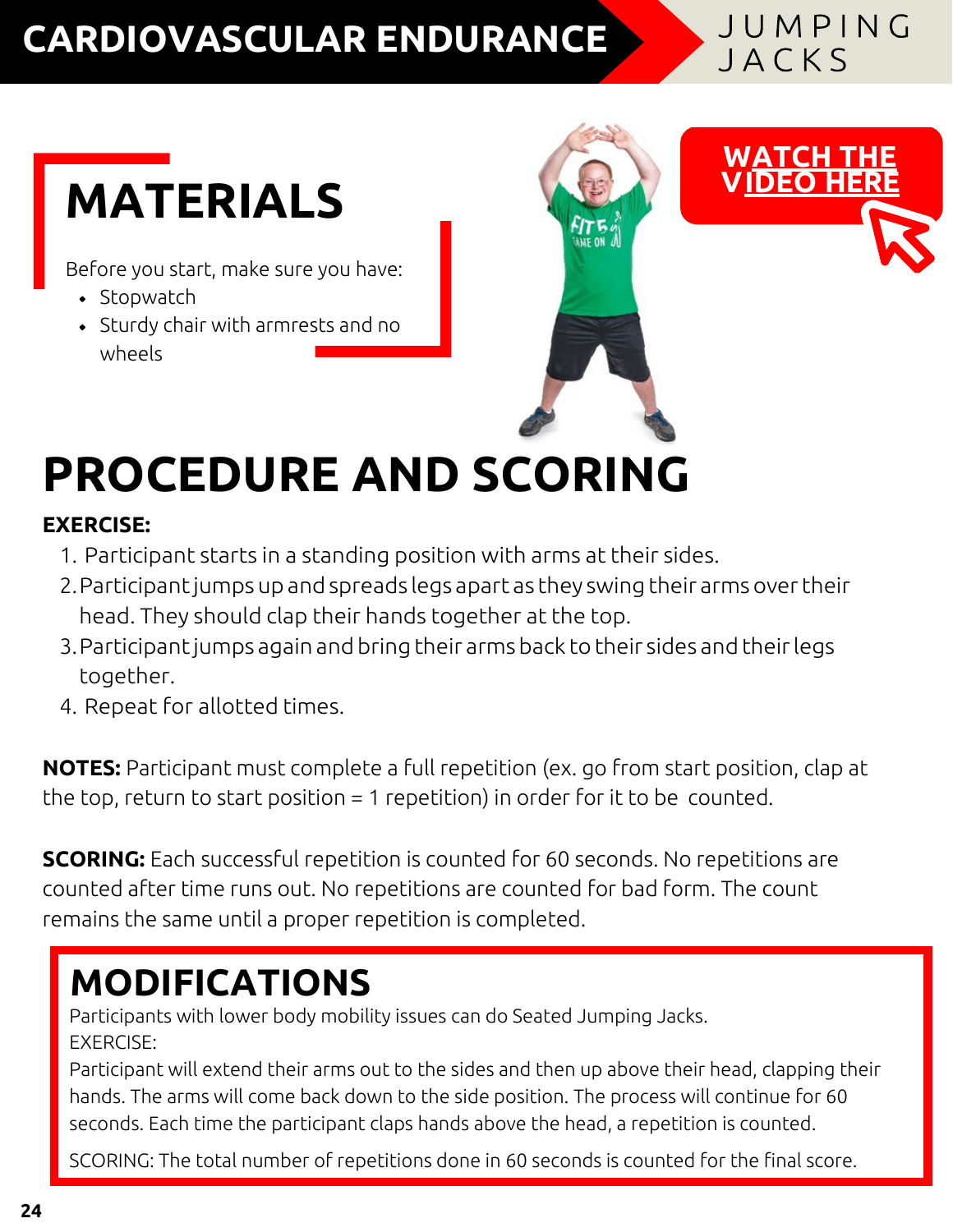### **CARDIOVASCULAR ENDURANCE** BURPEE

### **MATERIALS**

Before you start, make sure you have:

 $\bullet$  Stopwatch



### **PROCEDURE AND SCORING**

#### **EXERCISE:**

- 1. Start each rep in a full standingposition.
- 2. Participant must drop and touch their chest and hips to the ground.
- 3. Participant then returns back to a full standing position to jump and clap both hands together over their head.

**SCORING:** Each successful repetition is counted for 60 seconds. No repetitions are counted after time runs out. No repetitions are counted for bad form. The count remains the same until a proper repetition is completed.

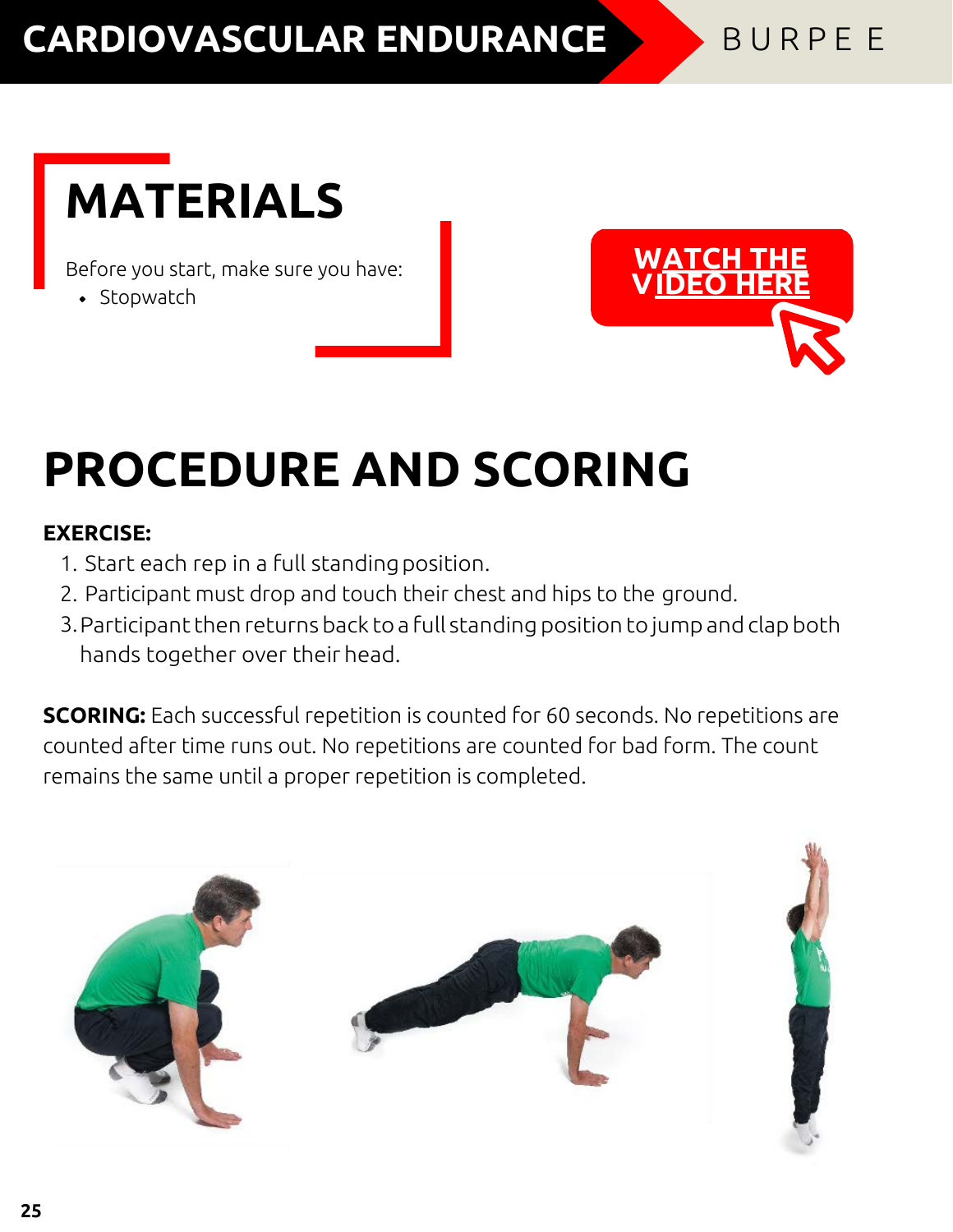### **CARDIOVASCULAR ENDURANCE**

#### MOUNTAIN CLIMBERS

### **MATERIALS**

Before you start, make sure you have:

• Stopwatch



## **PROCEDURE AND SCORING**

#### **EXERCISE:**

- 1.Participantgets into a push-up or plankposition, makingsure todistribute their weight evenly between hands and toes.
- 2.Hands should be about shoulder-width apart; back should be flat and head in alignment.
- 3. Participant pulls their right knee into their abdomen as far as possible.
- 4.Participant switches legs, pulling one knee out and bringing the other knee in. This movement continues for the allotted time. Each time their knee comes towards their abdomen that counts as 1 point.

#### **NOTES:**

- 1. Participant should keep hips down in a push-up position the entire time.
- 2.If the knee does not come close to the participant's abdomen, that repetition does not count towards their score.

**SCORING:** Each successful repetition is counted for 60 seconds. No repetitions are counted after time runs out. No repetitions are counted for bad form. The count remains the same until a proper repetition is completed.